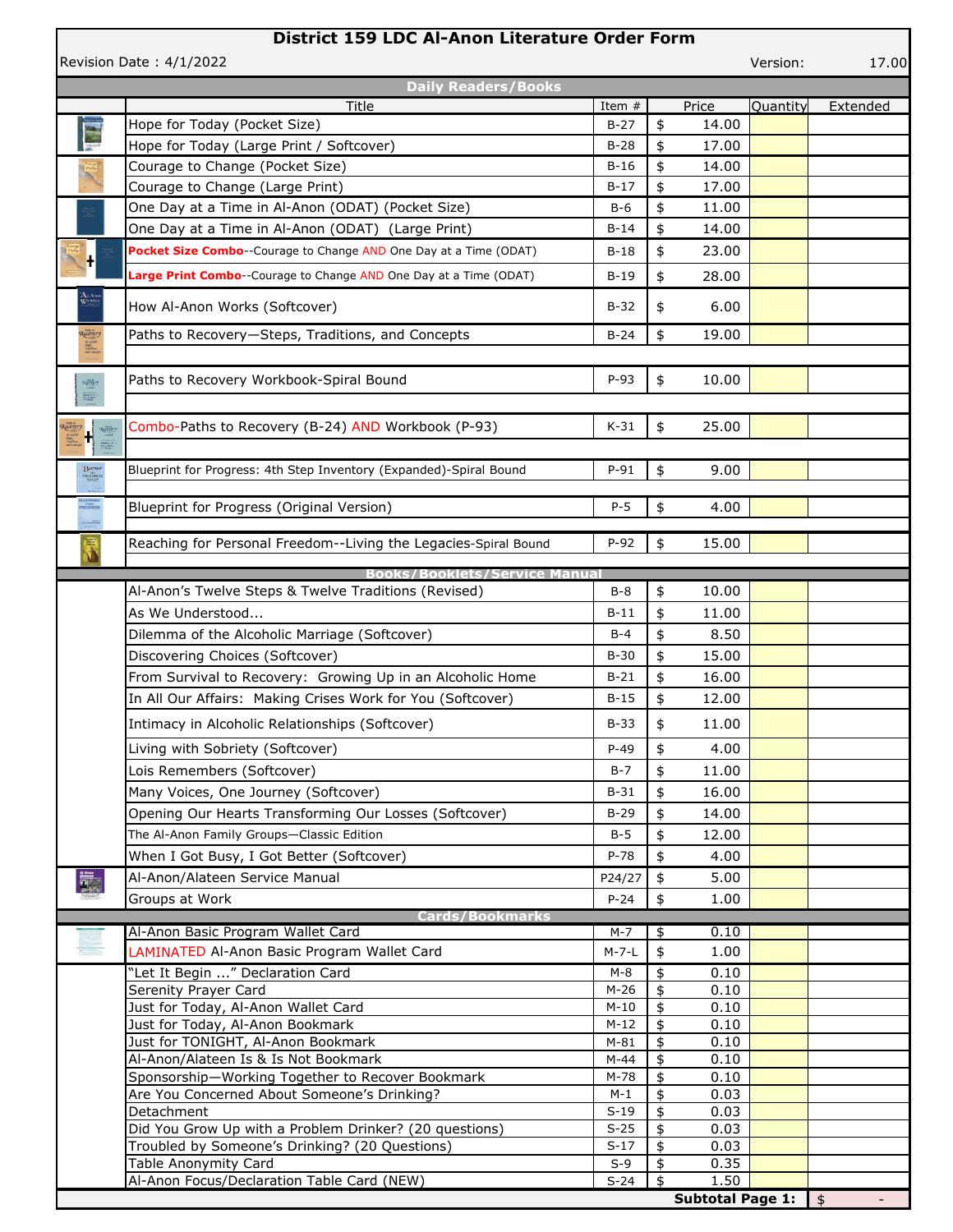| <b>Conflict Resolution Series</b>                                                          |                   |                               |                         |          |                    |
|--------------------------------------------------------------------------------------------|-------------------|-------------------------------|-------------------------|----------|--------------------|
| Title                                                                                      | Item $#$          |                               | Price                   | Quantity | Extended           |
| <b>Conflict Resolution Wallet Card</b>                                                     | $S-71$            | \$                            | 1.00                    |          |                    |
| Using the Traditions in Conflict Resolution                                                | $S-72$            | \$                            | 4.00                    |          |                    |
| NEW Talk to Each Other-Resolving Conflict within Al-Anon                                   | $S-73$            | \$                            | 4.50                    |          |                    |
| Using Al-Anon Principles to Resolve Conflicts Kit (S-71, S-72 and S-73)                    | K-70              | \$                            | 9.00                    |          |                    |
| <b>Newcomer Packets</b>                                                                    |                   |                               |                         |          |                    |
| Newcomer Packet *New booklet style                                                         |                   |                               |                         |          |                    |
| ** (Contains: P-14, P-19, P-48, P-53, P-67, S-4, M-12 and M-78)                            | $K-10$            | \$                            | 1.40                    |          |                    |
| Adult Children of Alcoholics Newcomer Packet                                               | $K-21$            | \$                            | 2.00                    |          |                    |
| ** (Contains: P-47, P-48, P-53, S-4, S-25, S-69 and M-12)<br>Men's Newcomer Packet         |                   |                               |                         |          |                    |
| ** (Contains: P-1, P-7, P-13, P-14, P-48, P53, P-62, P-67, S-4 and M-12)                   | $K-23$            | \$                            | 2.00                    |          |                    |
| Parents' Newcomer Packet                                                                   |                   | \$                            |                         |          |                    |
| ** (Contains: P-7, P-13, P-14, P-16, P-48, P-53, P-67, S-4 and M-12)                       | $K-24$            |                               | 2.00                    |          |                    |
| Professional Packet                                                                        | $K-30$            | \$                            | 1.25                    |          |                    |
| ** (Contains: P-41, P-48, S-4, S-17, S-20, S-25 and S-37)                                  |                   |                               |                         |          |                    |
| <b>Pamphlets</b>                                                                           |                   |                               |                         |          |                    |
| A Guide for the Family of the Alcoholic                                                    | $P - 7$           | \$                            | 0.35                    |          |                    |
| Al-Anon Fact File<br>Al-Anon Is for Men                                                    | $P-36$<br>$P-1$   | \$<br>$\overline{\mathbf{f}}$ | 0.25<br>0.30            |          |                    |
| Al-Anon Sharings from Adult Children                                                       | $P-47$            | $\frac{4}{5}$                 | 0.75                    |          |                    |
| Al-Anon Spoken Here                                                                        | $P-53$            | $\frac{4}{5}$                 | 0.35                    |          |                    |
| Al-Anon, You, and the Alcoholic                                                            | $P - 2$           | \$                            | 0.35                    |          |                    |
| Al-Anon's Cofounders                                                                       | $P-87$            | \$                            | 0.50                    |          |                    |
| Al-Anon's Twelve Traditions Illustrated                                                    | $P-60$            | \$                            | 1.00                    |          |                    |
| Alcoholism, a Merry-Go-Round Named Denial                                                  | $P-3$             | $\overline{\mathfrak{s}}$     | 0.75                    |          |                    |
| Alcoholism, the Family Disease<br>Alcoholism, the Family Disease (Large Print)             | $P - 4$<br>$P-4L$ | \$<br>\$                      | 0.80<br>1.50            |          |                    |
| Dear Mom & Dad                                                                             | $P-67$            | \$                            | 0.30                    |          |                    |
| Does She Drink Too Much?                                                                   | $P-62$            | \$                            | 0.30                    |          |                    |
| Doubting Your Sanity? English/Spanish                                                      | <b>P-89ES</b>     | \$                            | 0.15                    |          |                    |
| Freedom from Despair                                                                       | $P-6$             | \$                            | 0.20                    |          |                    |
| Hope & Understanding for Parents & Grandparents                                            | $P-94$            | \$                            | 0.75                    |          |                    |
| How Can I Help My Children?                                                                | $P-9$<br>$S-4$    | \$<br>$\frac{1}{2}$           | 0.70<br>0.20            |          |                    |
| Information for the Newcomer (Pamphlet only)<br>Living in a Shelter? English/Spanish       | <b>P-82ES</b>     | $\overline{\mathfrak{s}}$     | 0.15                    |          |                    |
| Parents of Alcoholics - Timely Reprint                                                     | $R-18$            | \$                            | 1.00                    |          |                    |
| Purpose and Suggestions                                                                    | $P-13$            | $\frac{1}{2}$                 | 0.25                    |          |                    |
| Service Sponsorship: Working Smarter Not Harder                                            | P-88              | \$                            | 0.50                    |          |                    |
| Seventh Tradition                                                                          | $S-21$            | \$                            | 0.25                    |          |                    |
| So You Love an Alcoholic                                                                   | $P-14$            | \$                            | 0.25                    |          |                    |
| Sponsorship, What It's All About<br>The Al-Anon Focus                                      | $P-31$<br>$P-45$  | \$<br>\$                      | 0.40<br>0.30            |          |                    |
| The Concepts-Al-Anon's Best Kept Secret?                                                   | $P-57$            | \$                            | 1.00                    |          |                    |
| The Twelve Steps and Traditions                                                            | $P-17$            | \$                            | 0.75                    |          |                    |
| This Is Al-Anon                                                                            | $P-32$            | \$                            | 0.40                    |          |                    |
| Three Views of Al-Anon-Alcoholics Speak to the Family                                      | $P-15$            | \$                            | 0.30                    |          |                    |
| To Parents of Alcoholics                                                                   | $P-16$            | \$                            | 0.75                    |          |                    |
| Understanding Ourselves & Alcoholism<br>What Do You Do about the Alcoholic's Drinking?     | $P-48$<br>$P-19$  | \$<br>\$                      | 0.25<br>0.30            |          |                    |
| What Happens After Treatment? English/Spanish                                              | <b>P-81ES</b>     | \$                            | 0.15                    |          |                    |
| Why Anonymity in Al-Anon? REVISED                                                          | P-33              | \$                            | 0.35                    |          |                    |
| Why Conference Approved Lit.?                                                              | $P-35$            | \$                            | 0.10                    |          |                    |
| <b>Alateen</b>                                                                             |                   |                               |                         |          |                    |
| Alateen Newcomer Packet                                                                    |                   |                               |                         |          |                    |
| ** (Contains: P-21, P-22, P-41, P-67, S-4, S-20, M-9, M-18, Sample of Alateen Talk)        | $K-18$            | \$                            | 1.40                    |          |                    |
| Alateen-a day at a time                                                                    | $B-10$            | \$                            | 9.50                    |          |                    |
| Courage to Be Me-Living with Alcoholism (Softcover)                                        | $B-23$            | $\frac{1}{2}$                 | 11.00                   |          |                    |
| Living Today in Alateen                                                                    | $B-26$            | \$                            | 13.00                   |          |                    |
| Alateen-Hope for Children of Alcoholics (Softcover)<br>Just for Today, Alateen Wallet Card | $B-3$<br>$M-11$   | \$<br>$\mathbf{\hat{z}}$      | 7.50<br>0.10            |          |                    |
| Just for Today, Alateen Bookmark                                                           | $M-13$            | \$                            | 0.10                    |          |                    |
| Alateen Program Card                                                                       | $M-18$            | \$                            | 0.05                    |          |                    |
| Alateen Table Card                                                                         | $M-80$            | \$                            | 0.15                    |          |                    |
| Do's and Don'ts, Alateen                                                                   | $M-9$             | \$                            | 0.05                    |          |                    |
| Twelve Steps and Twelve Traditions for Alateen                                             | $P-18$            | $\frac{1}{2}$                 | 0.75                    |          |                    |
| Youth and the Alcoholic Parent                                                             | $P - 21$          | \$                            | 0.40                    |          |                    |
| Your Parents Drink Too Much (Cartoon)<br>A Guide for Sponsors of Alateen Groups            | $P-22$<br>$P-29$  | \$<br>\$                      | 0.50<br>0.10            |          |                    |
| Facts about Alateen                                                                        | $P - 41$          | \$                            | 0.25                    |          |                    |
| Moving On! From Alateen to Al-Anon                                                         | P-59              | \$                            | 0.50                    |          |                    |
|                                                                                            |                   |                               |                         |          |                    |
|                                                                                            |                   |                               | <b>Subtotal Page 2:</b> |          | $\mathbf{\hat{5}}$ |